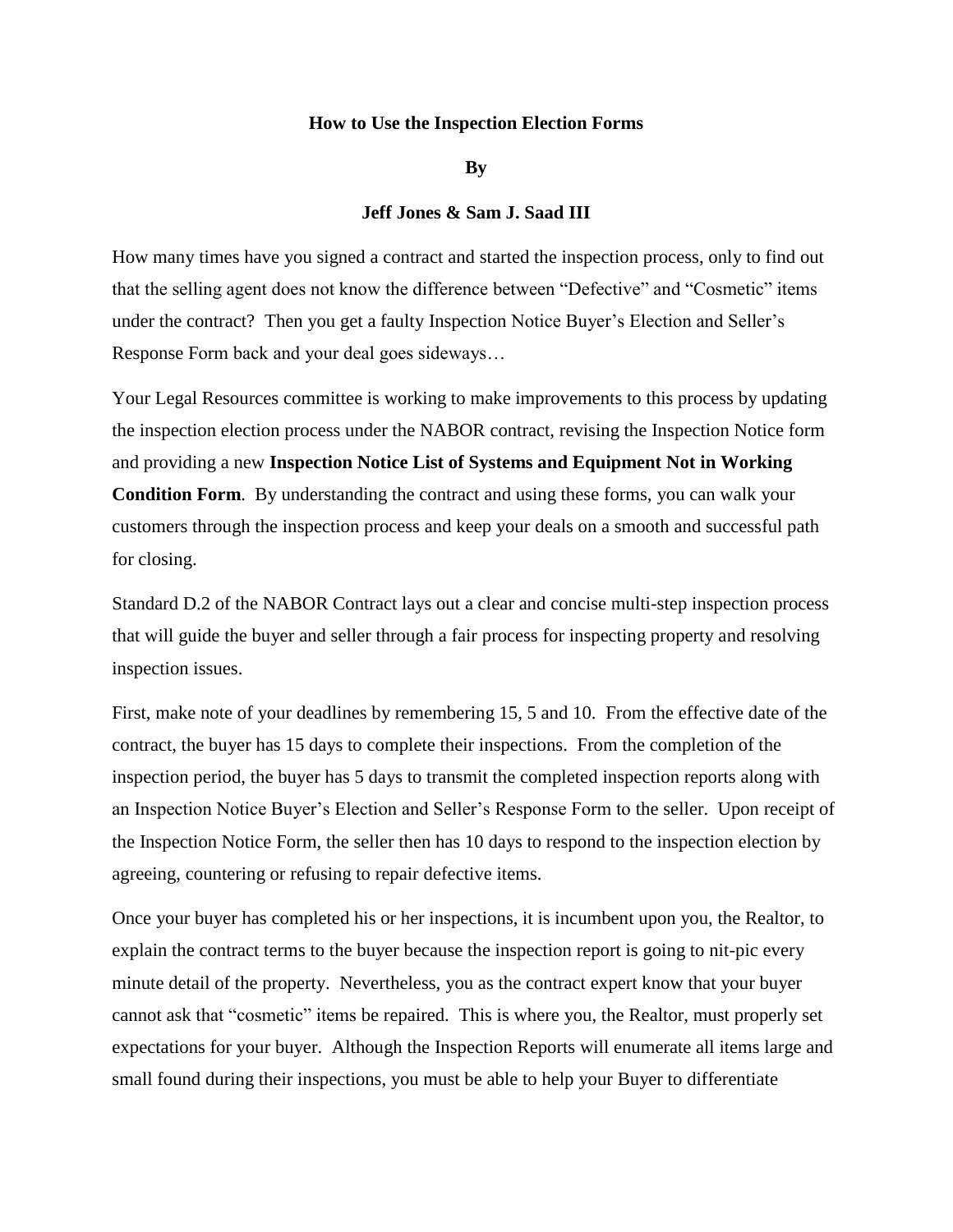cosmetic items from those that are truly defective and/or not in working condition. Explain to your buyer that they cannot have all of the cracked roof tiles and torn screens fixed. Explain that minor blemishes are merely cosmetic items as defined by the contract and that the seller is not obligated to repair them. Carefully review each item on the inspection report with the buyer and make a list of only the **defective** items using the Inspection Notice List of Systems and Equipment Not in Working Condition Form.

Note that the Inspection Notice List of Systems and Equipment Not in Working Condition Form is for the "systems and equipment" and that you will also want to include an WDO, Radon, mold and/or permit reports with your list. Also, note that the contract now requires you to provide a **complete copy of all reports not just summary pages**.

Once you have carefully reviewed the inspection report and determined which items are not in "Working Condition" as that term is defined under the contract, and you have made your list using the new form, you are ready to complete the Inspection Notice Buyer's Election and Seller's Response Form.

This Inspection Notice Buyer's Election and Seller's Response Form is a three-part form. In Part 1 of the new form, check off which reports you will be sending to the seller. Recall that you **must attach COMPLETE copies of each report**.

Part two, and this part requires the selling agent to be strategic, the buyer must decide whether they want a credit, remedial action or a combination of a credit and remedial action. If the buyer wants a credit, then the buyer must check Box A under Part 2. The contract only allows a credit for the estimated cost of remedial action so, for example, a buyer can request a credit for cost of repairs to a leaky roof but cannot request a credit for the cost of a new roof. Additionally, the credit request must be evidenced by **written** estimates/proposals issued by appropriately licensed persons.

If the buyer wants remedial action instead of a credit, then the buyer checks Box B under Part 2 of the contract and the burden is on the seller to complete the remedial action on the defective items prior to closing.

If the buyer elects a combination, then the buyer should check Box C on the Inspection Notice. The buyer should not check Box A and B or Boxes A, B and C. Once Box C is checked, there is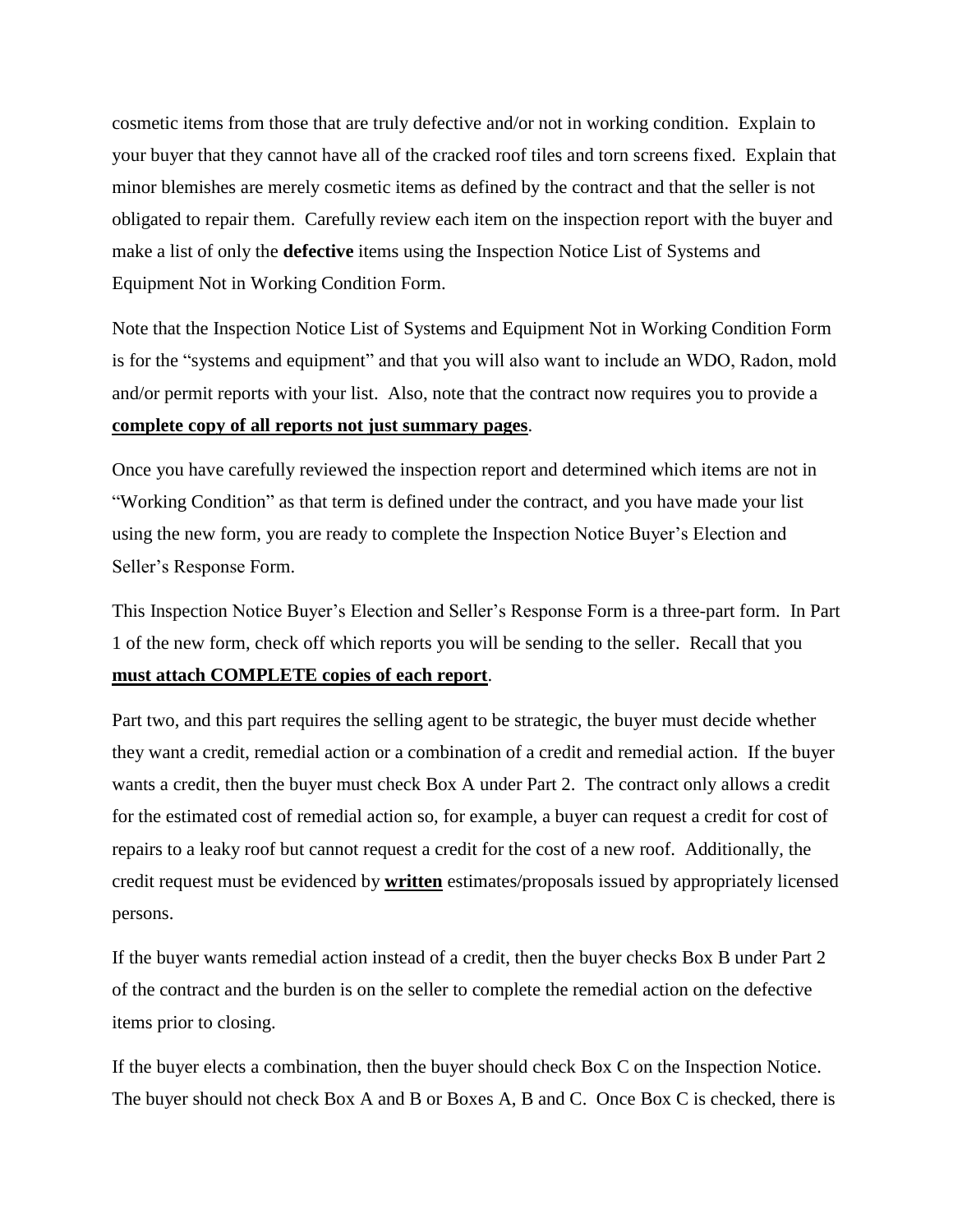a blank where the buyer may state the credit amount and refer to the attached Inspection Notice List.

At this point in the closing process, it is strongly recommended that the selling and listing agents establish a dialogue with their respective customers and each other, to determine what the buyer should ask for and what the seller is willing to agree to. For example, if the seller states that they will not remediate but will give a credit and the Realtors wants a successful closing, then it may be best for the selling agent to recommend that their buyer ask for a credit. The reverse is also true. If the buyer wants a credit but the seller is insisting on remediating the items, the selling agent should explain to the buyer that the seller must use licensed persons for the repairs, the repairs must be completed to code and the buyer will have an opportunity to inspect the work at the walk-through inspection prior to closing. Moreover, if the seller fails to make proper repairs the contract requires that 200% of the estimated repair costs be held in escrow until the repairs are completed. Recall that it is the buyer's option to ask for a credit or remediation but the experienced Realtor will guide their customers based on the conversations with the other side.

Once Part 1 and Part 2 are completed, the Realtor should transmit the Inspection Notice, List and reports to the listing agent for a response. This transmission starts the seller's 10-day response period.

Not later than 10 days after receipt of the complete inspection report(s) and Buyer's Election, the seller shall notify the buyer whether the seller agrees to, rejects or counters the Buyer's Election. If the seller accepts the credit or remediation, the seller should indicate so in Part 3 of the form by checking Box A, and signing the form. At this point, the closing process will continue and the seller will complete remediation or give a credit.

If the seller rejects or counters the buyer's election with respect to any "Defective Inspection Item(s)", then the buyer may terminate the contract. However, the keywords are "Defective Inspection Items". If the buyer asks for a credit or remediation for cosmetic items and the seller refuses, the refusal is not a rejection or counter for which the buyer may terminate the contract. In fact, it may be a breach of the contract by the buyer, and the seller's remedy is to demand that a correct inspection election be transmitted within a reasonable time to cure the breach.